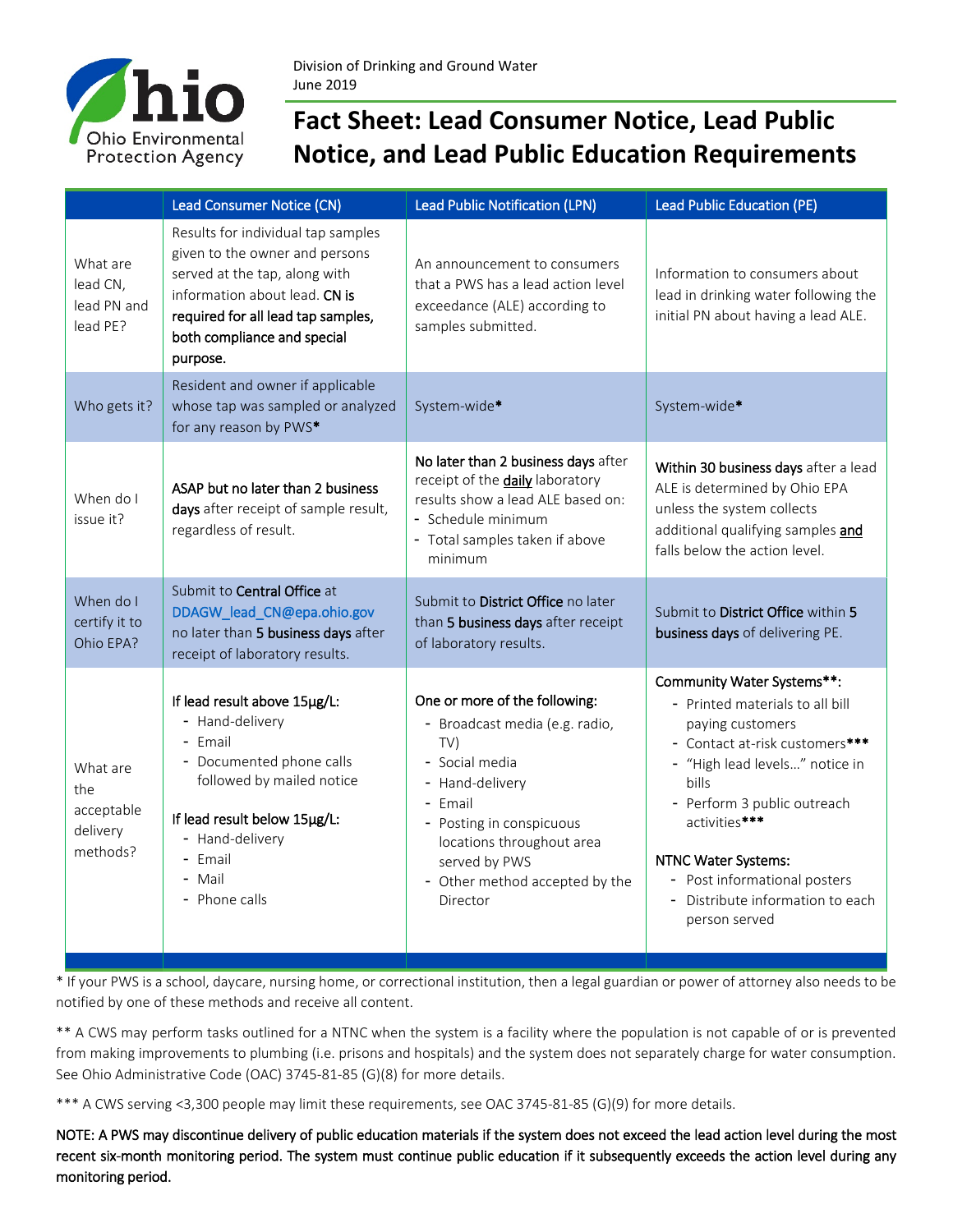|                                           | Lead Consumer Notice (CN)                                                                                                                                                                                                                                                                   | <b>Lead Public Notification (LPN)</b>                                                                                                                                                                                                                                                                                                                                                                                                                                                       | <b>Lead Public Education (PE)</b>                                                                                                                                                                                                                                                                                                                                                                                                                                   |
|-------------------------------------------|---------------------------------------------------------------------------------------------------------------------------------------------------------------------------------------------------------------------------------------------------------------------------------------------|---------------------------------------------------------------------------------------------------------------------------------------------------------------------------------------------------------------------------------------------------------------------------------------------------------------------------------------------------------------------------------------------------------------------------------------------------------------------------------------------|---------------------------------------------------------------------------------------------------------------------------------------------------------------------------------------------------------------------------------------------------------------------------------------------------------------------------------------------------------------------------------------------------------------------------------------------------------------------|
| What<br>content is<br>included?           | CN for all sample results must<br>include the information outlined in<br>OAC 3745-81-85 (A)(2).<br>If the sample result is above 15<br>ug/L, water systems must also<br>provide information on the<br>availability of health screening and<br>blood lead level testing.                     | All water systems must include the<br>following in their LPN:<br>- Results of tap monitoring (90 <sup>th</sup><br>percentile and # of samples)<br>- Explanation of lead health<br>effects<br>- Steps consumers can take to<br>reduce exposure to lead in<br>drinking water<br>- Contact info for PWS<br>Note: If a system collects<br>additional samples and does not<br>fall below the action level, a<br>second updated LPN needs to be<br>issued at the end of the monitoring<br>period. | All water systems must include the<br>information and statements<br>outlined in OAC 3745-81-85 (G)(3)<br>and (G)(5), as applicable.                                                                                                                                                                                                                                                                                                                                 |
| Are there<br>examples I<br>can use?       | Yes, Ohio EPA's CN templates can<br>be found at the weblink below and<br>include all required language.                                                                                                                                                                                     | Yes, sample LPN language is<br>included at the end of this fact<br>sheet.                                                                                                                                                                                                                                                                                                                                                                                                                   | Yes, Ohio EPA's PE templates can<br>be found at the weblink below and<br>include all required language.                                                                                                                                                                                                                                                                                                                                                             |
| What<br>other<br>actions are<br>required? | If result is above 15µg/L:<br>- Within 2 business days after<br>receipt of the laboratory result,<br>provide notice of results to<br>local health department.<br>- (NTNC only) Immediately<br>remove from service all<br>fixtures identified as<br>contributing to elevated lead<br>levels. | Community water systems must<br>provide information on availability<br>of tap water testing to consumers<br>within 5 business days from the<br>ALE. Systems may choose to<br>include this information in their<br>LPN.<br>All water systems must proceed<br>with PE within 30 business days<br>from the ALE.                                                                                                                                                                                | If serving a population >100,000,<br>your PWS must post and retain all<br>PE content on your website.                                                                                                                                                                                                                                                                                                                                                               |
| Are any<br>actions<br>repeated?           | CN must be issued with each<br>sample result and is subject to<br>Ohio EPA review. CNs with missing<br>or incorrect information will be<br>required to be reissued.                                                                                                                         | Community water systems must<br>release LPN twice every 12 months<br>the system exceeds the action<br>level.                                                                                                                                                                                                                                                                                                                                                                                | <b>Community Water Systems</b><br>Repeat every 12 months with ALE:<br>- Printed materials to all bill<br>paying customers<br>- Contact at-risk customers<br>Perform 3 public outreach<br>activities<br>Repeat with every billing cycle (no<br>less than quarterly)<br>- "High lead levels" notice in<br>each bill<br><b>NTNC Water Systems</b><br>Repeat every 12 months with ALE:<br>Post informational posters<br>Distribute information to<br>each person served |

**Visit DDAGW's Lead and Copper Webpage for templates and verification forms:**

**<https://epa.ohio.gov/ddagw/pws/leadandcopper>**